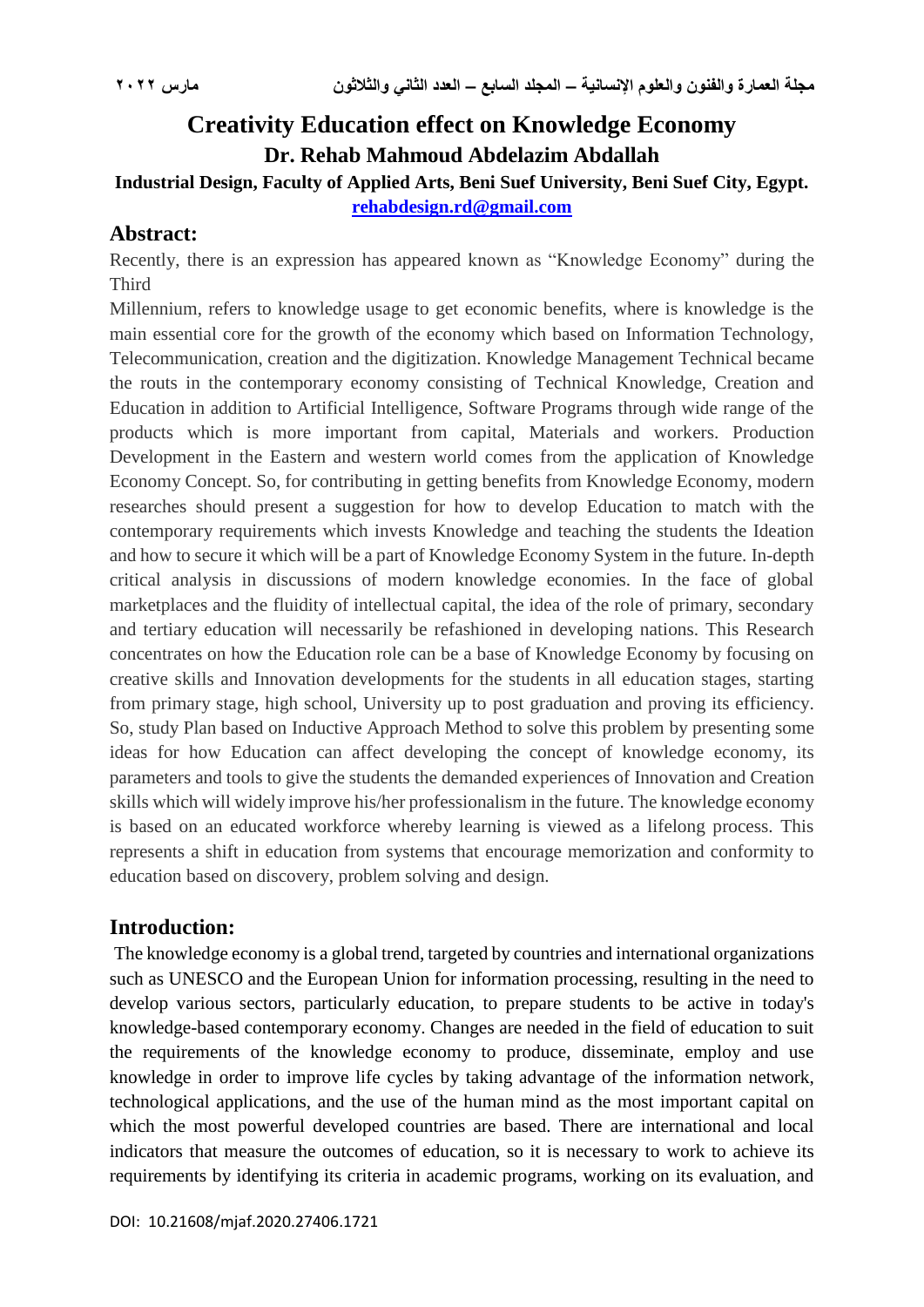developing curricula according to the knowledge economy so that it proceeds from a contemporary educational vision that corresponds to the developments and scientific developments, and is adopted in a functional way that includes a variety of experiences taking into account the applied aspect, the nature of the subject, the characteristics of the learner, according to the central curriculum, and focuses on developing skills and trends that help the learner to adapt to the requirements of the times through various strategies and teaching to learn as a student to prepare a design and innovation skills. An innovative or conscious user who values and supports ideas, as well as critical skills, problem solving and decision-making, ICT recruitment, teamwork, dealing with different knowledge in interactive way, and mastery of scientific research skills, in order to enhance the learner's ability to follow lifelong learning, and to prepare a learner who contributes to the building and development of society, capable of positive interaction with other cultures and the changes of the times.

### **Summary:**

Knowledge is the main driver of competitiveness and economic success in the economies of knowledge-based countries, adding value to economic production through the application of technologies and innovations, whether in the form of new inventions and new applications of existing knowledge to bring about revolutionary change in all markets and sectors (Morck &Yeung, 1998), and the development of indicators and methodologies to analyze the impact of knowledge and technology on production and economic growth, human capital indicators, especially related to education and employment, as well as innovation indicators, are the key to knowledge economy (BĂTĂT , 2007). It can therefore be said that the important assets of the contemporary economy are technical knowledge, creativity, and information. In other cases, the government has not been able to take any action to address the issues of the current political and economic system. the impact of the transition from the 2nd to 20th millennium on market trends and education, due to the spread of globalization, which provided networks and systems for the flow of information and facilitated the world's communication with each other, which transformed the centers of interest of institutions from just direct development of products to attention to education, innovation and knowledge enrichment, which are the characteristics of the knowledge economy that nurtures knowledge, education and creativity, i.e. investing the idea, after the shift of attention to it after the second millennium was based on the industrial economy, i.e. the transition of activity and concentration of the economy, from goods and production to knowledge service industry.

and the development of indicators and methodologies to analyze the impact of knowledge and technology on production and economic growth, human capital indicators, especially related to education and employment, as well as innovation indicators, is key to the knowledge economy.

## **Proposals to develop the educational process in line with the concept of knowledge economy:**

Most of the requirements of the knowledge economy are focused on education, and the economic start-up begins with the possibility of investing in human capital represented by education, scientific research and technical development. Given the state of education, it is clear that it needs creativity and innovation as two key skills that enable the student to meet the challenges of the future and the increasing demands of the labor market rapidly, in which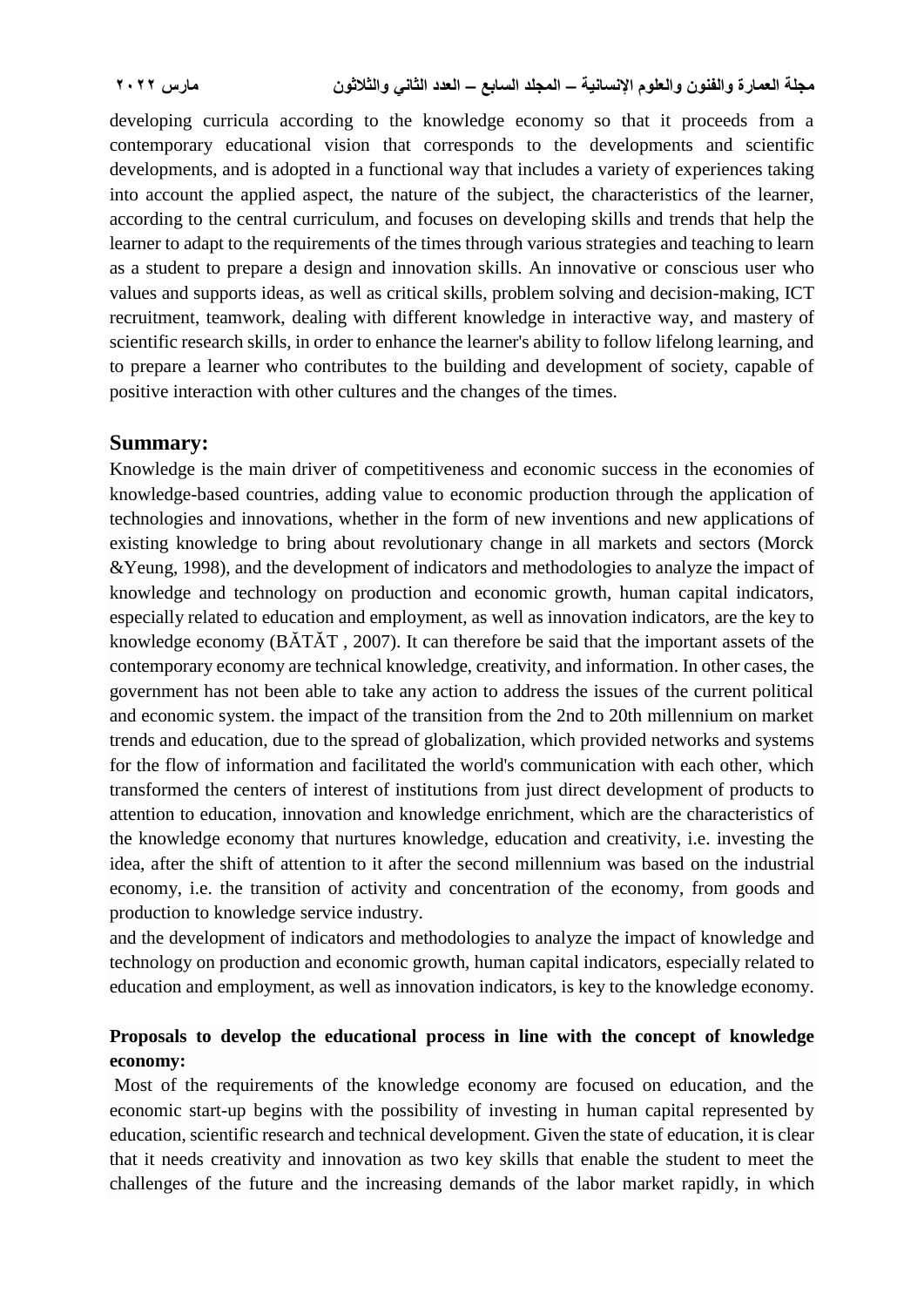competition between those with different skills and abilities will determine their eligibility for leadership positions, based on precise details in which the course of study plays the most important role in all the complexities that permeate it, determined by the quality of the educational system. The current educational systems are in dire need of a reform revolution at the level of curricula and teaching methods to keep pace with the world's economic and technological revolution in a way that gives teachers more and more freedom to innovate in their profession and choose what suits their aspirations to equip the future generation.

Here is a proposed vision for the development of this educational system: Include approaches to innovation and design, especially the basic education stage. So that the student is trained in the experience of solving the problem and thinking outside the fund, innovation and how to develop alternative concepts and ideas for the project that his/her teacher asks of him/her. This requires the inclusion of the curriculum of design education, innovation, output and how to present ideas and know how to record and protect these ideas, especially the news of innovators and the history of inventors and the impact of their ideas on the economic conditions of their country in order to stimulate their future roles, as a result the student will graduate either a conscious user who appreciates the value of ideas, or an innovator, an entrepreneur and an effective member in building the knowledge economy. It is suggested that the curriculum should be divided into three sections described in the following figure.

**Record and protection of** Direction, expression and ideas appearance of ideas

**Methods for creativity and** visions and alternative thoughts

**The research proposes for curricula to develop innovation among students at the basic stages of their education.**

### **Results:**

Expected outcomes from the development of the education system in accordance with the requirements of the knowledge economy:

1) A generation of innovators and entrepreneurs.

2) Generation of informed users.

3) Various innovations and inventions.

- 4) Miscellaneous products that fill the market need.
- 5) Intelligence and awareness of the challenges of the future.

6) Promoting the country's economy.

7) The advancement of society, the advancement of its cultures and the increase in the acceptance rates of the other.

8) Different effective experiences.

9) Greater productivity at work.

10) Better performance efficiency.

11) Participating in building the future and conceptualizing its inventions.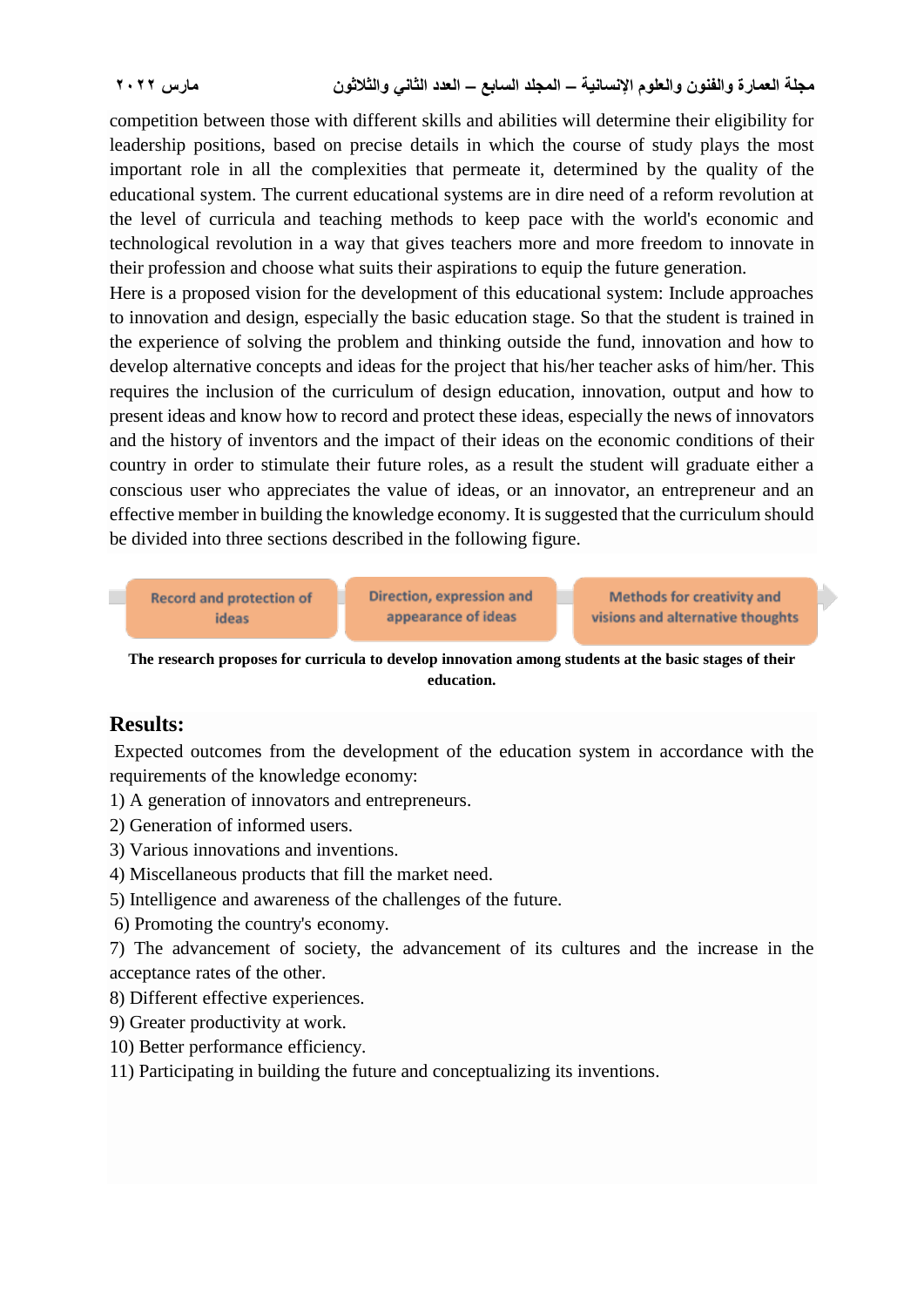# **Recommendations:**

1. The government's work in drawing up its economic, educational, social and development policy in light of the development of a knowledge-based economy.

2. To highlight the role of universities in developing a knowledge-based economy through awareness and training, stimulating innovation, providing solutions to the constraints of transition to a knowledge-based economy, protecting the rights of innovators, and improving scientific research outcomes.

3. Holding seminars and conferences on knowledge-based economy and sustainable development with an exchange of local and international experiences and key issues related to the transition to a knowledge economy.

4. Education programs that give the learner the opportunity to develop his abilities, competencies and personality in order to contribute to progress.

5. Give students a wider choice that suits their competencies and abilities. When they are able to choose what and how to teach, they will be able to better utilize and employ their energy and provide them with the expertise they need in the future.

6. Creating a flexible educational system that helps every child discover their talents and employ their full potential, and to grow up confident in themselves and abilities.

7. Reclassifying public schools by establishing several smart schools that help students develop their skills and absorb new technology such as smart manufacturing systems, communication networks, non-polluting energy use systems and smart transportation systems.

8. Implementation of the teaching and education process according to the needs of students, abilities and levels of study.

9. Teachers adopt the teaching of curricula and courses that meet the needs of students and the requirements of different stages.

10. The school principal is selected from outstanding educational leaders and a team of professors with excellent professional abilities.

11. Creating the right climate for knowledge, knowledge today has become the most important element of production.

12. Providing an opportunity for investments with the ability to work in the information sector and with expertise and advanced management, which is a great opportunity for the new generation of investors.

13. Work to create and develop human capital by training and development to build the information society on the one hand and the development of the economic institution and its growth and success on the other.

14. Establish high-quality research and development systems to enhance individuals' research capabilities, build detection and problem-solving skills, decision-making, understanding, analysis, inference and linkage.

15. English translation.

16. Cooperation and coordination between educational institutions and private and public companies so that they interact to serve society and the economy.

17. Provide ICT and enable individuals to access it at any time and place easily and allocate part of its investments to scientific research and innovation.